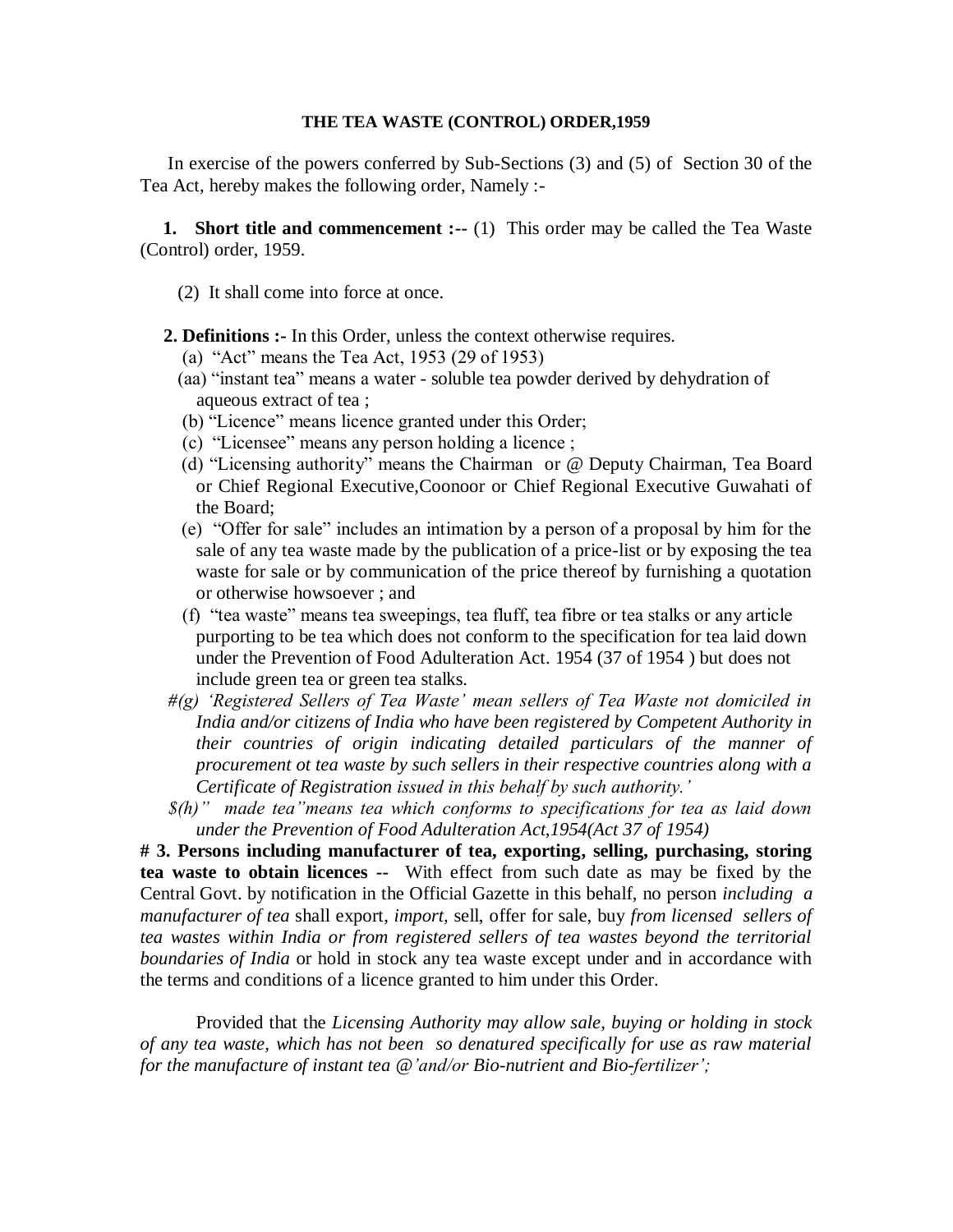*Provided further that the tea waste before it is so exported, sold or held in stock, shall be denatured by the admixture of not less than five per cent, slack lime or such other denaturants as may be specified by the Board in this behalf from time to time.*

**\$3A Minimum Volume of tea waste during manufacture –There shall be a minimum volume of tea waste and made tea at the ratio of 2:100 kilograms when processed out of tea leaves ,buds and tender stems of plant Camellia Sinensis (L) O Kuntze.** 

- **4. Manner of disposal of tea waste :--** With effect from the date referred to in Clause 3 no person shall dispose of any tea waste except in the following manner, namely :
	- (a) by sale to any person holding a licence ;
	- (b) by exports ;
	- (c) by utilising it in the manufacture of caffeine or instant Tea *@'and/or Bio-nutrient and Bio-fertilizer'* ;
	- (d) by destruction, by burning or by conversion as compost in accordance with any procedure laid down under any excise law for the time being in force.

**5. Application for Licence :--** Every person desiring to obtain a licence shall make an application in duplicate to the Licensing authority in Form A annexed to this Order.

 **6. Grant or refusal of licence :-** (1) The licensing authority may by Order, for reasons to be recorded refuse to grant a licence to any applicant and shall, as soon as possible, serve him with a copy of Order.

 (2) Where an application for a licence is not refused under sub-clause (1) the Licensing Authority shall grant the applicant a licence for any or all of the following purposes, namely :-

- (a) to buy tea waste ;
- (b) to sell tea waste ;
- (c) to hold and stock tea waste;
- (d) to export tea waste.
- # *(e) to import tea waste*

 (2A) Every such licence shall be in Form B annexed to this Order and be subjected to the terms and conditions contained therein.

 **6A. Amendment of Licence :-**The Licensing Authority may, of its own motion or on application by the license, amend any licence granted under this Order in such manner as may be necessary to make such licence conform to the provisions of the Act, or this Order or any other law for the time being in force or to rectify any errors or omissions in the licence ;

 Provided that when an application by the licensee for amendment of the licence is not granted or where the Licensing Authority is of opinion that the proposed amendment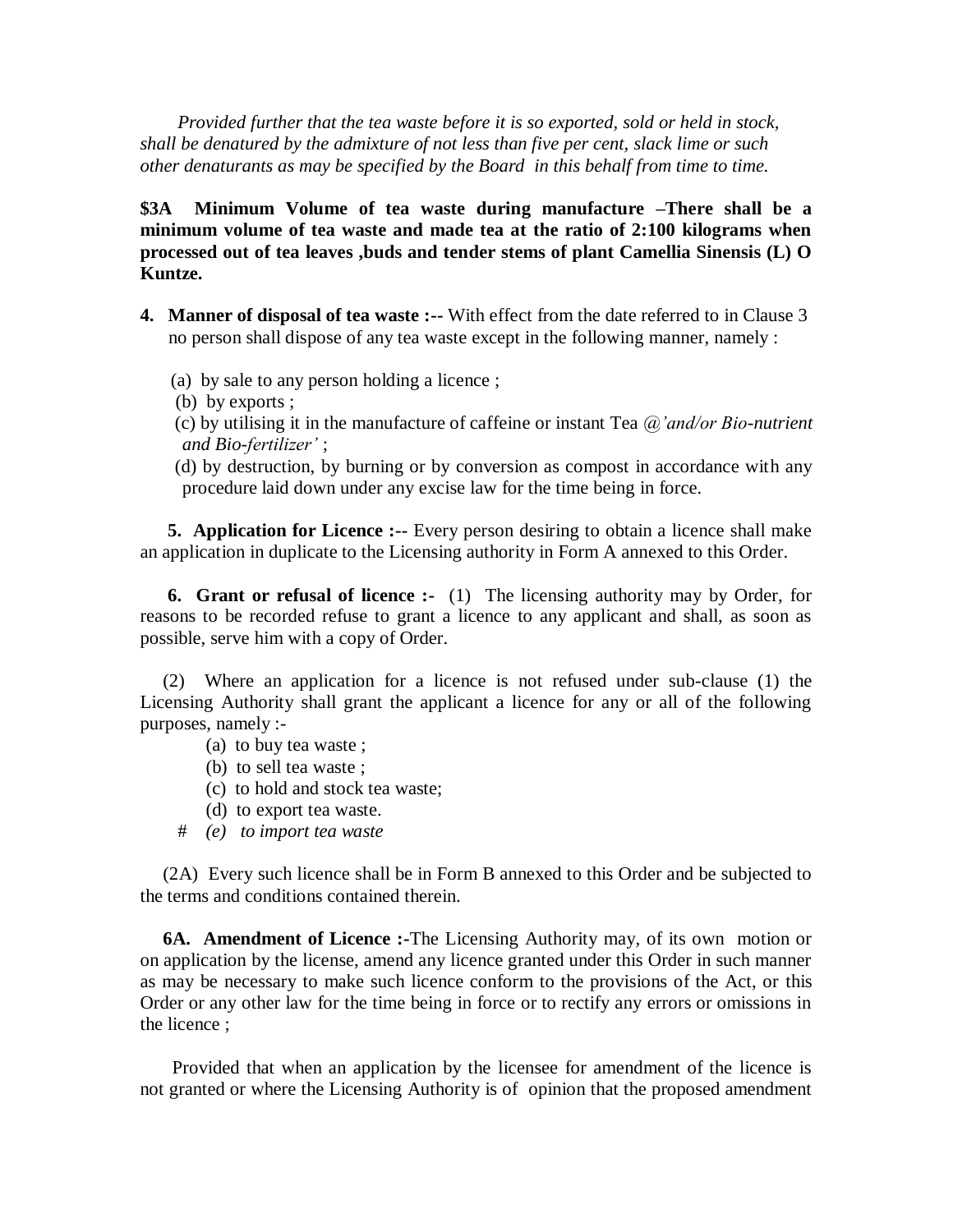will be prejudicial to the interest of the licensee, the licensee shall be given reasonable opportunity of being heard before action under this clause is taken.

 **7. Period of validity of licence :-** Every licence shall unless previously cancelled, be in force until the 31st December next following.

**8. Renewal of Licence :-** (1) The licensing authority may, on application made to it in duplicate, renew a licence. Every such application and the certificate of renewal shall be in Form C annexed to this Order. Every renewed licence shall be valid up to the 31st December next following.

 (2) No application for renewal shall be refused unless the applicant has been given an opportunity of being heard and reasons for such refusal are recorded in writing. The applicant shall, as soon as possible be served with a copy of the order of refusal.

 **@ 8A. Secretary may sign licences :-** Notwithstanding anything contained in clause 6 or clause 8, any licence issued or renewed under this Order may be signed by the Secretary or any other officer of the Board duly authorized in this behalf by the Controller of Licensing or assistant Director of Tea Development or Deputy Director Tea Development of the Tea Board for and on behalf of the Licensing Authority.

 **9. Restriction on transfer of licence :** (1) No person shall transfer any licence granted to him under this Order.

 (2) Notwithstanding anything contained in sub-clause (1), a licence may admit any other person or persons as a partner or partners in the business covered by the licence amended by the Licensing authority accordingly as soon as possible.

 Provided that he shall not take a partner who has been refused a granted or renewal of a licence for any serious and material irregularities.

## **10. Power to cancel or suspend licence :**

(1) The Licensing Authority may, after giving the licensee an opportunity of being heard.

- (i) Cancel the licence : or
- (ii) Suspend the licence for a period not exceeding six months pending

enquiry and there after cancel, the licence on any of the following grounds namely :

- (a) That the licence had been obtained by misrepresentation as to a material particular ; or
- (b) that any of the provisions of this order or any of the terms and conditions of the licence has been contravened ; or
- (c) that the licensee has been convicted of any offence for adulteration of their under the prevention of Food Adulteration Act, 1954 (37of 1954) ; or

 (d) that the licensee has produced or maintained incorrect accounts, registers, documents or knowingly furnished in correct information.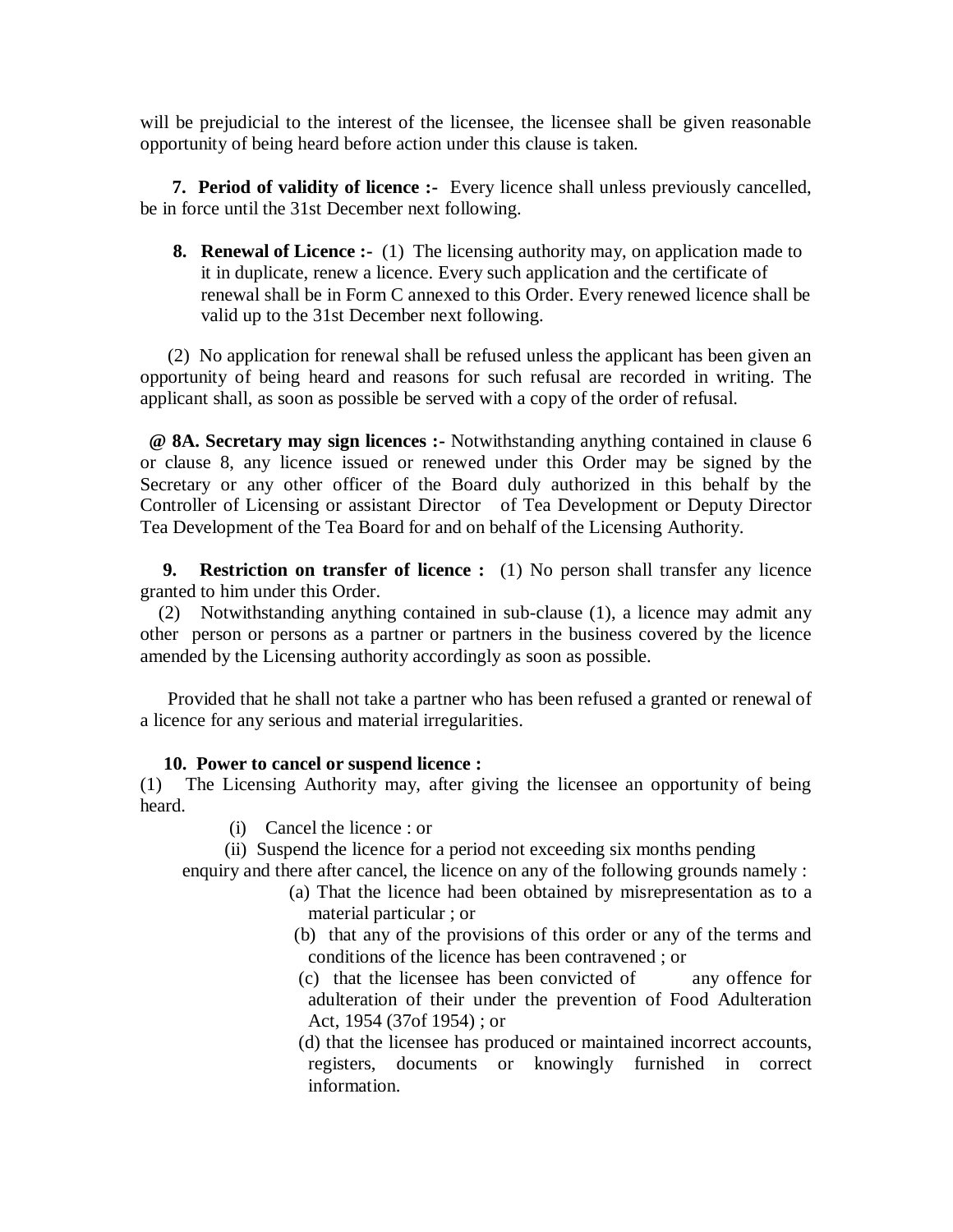(2) Every order suspending or cancelling a licence shall be in writing and shall specify the reasons for the suspension or cancellation and shall be communicated to the licence within fifteen days of the passing thereof.

 (3) Where a licence is suspended under sub-clause (1), the Licensing Authority or any Officer of the Board authorised in this behalf by the Licensing Authority may enter the premises of the licensee in which the tea waste is stored and sealed the stocks of tea waste therein,

 (4) A licensee whose licence has been suspended shall not purchase or sell tea waste during the period of suspension of the licence.

(5) Where, after enquiry ---

 (i) The order of suspension is cancelled, the stocks of tea waste sealed under sub-clause (3) shall be restored to the licensee : or

 (ii) The licence has been cancelled, the Provisions of clause II shall apply to the disposal of such stocks.

 (6) Where a licence is cancelled under sub-clause (i) the licensee shall not be entitled to claim refund of any sum paid to the Licensing Authority in respect of the licence.

 **11. Disposal of stocks where licence is not renewed or is cancelled --** Every person whose application for renewal of his licence has been refused or whose licence has been cancelled under this Order shall dispose of his stocks to tea waste in accordance with the preventions of clause 4 within such time as may be fixed in this behalf by the licensing authority.

 **12. Appeal --** Any person aggrieved by an order --

- (a) refusing to grant or renew a licence, or
- (b) cancelling a licence

may within sixty days from the date of service of the order, appeal to the Central Govt. and the decision of the Central Govt. shall be final.

 **13. Restriction on possession of stocks---** (1) No licensee shall at any time after the expiry of four month from the date referred to in clause 3 have in his position any quantity of tea waste exceeding the quality which may be fixed from time to time in respect of him in this behalf by the licensing authority.

 (2) The licensing authority for the purpose of fixing any quantity of tea waste under sub-clause (1) shall have regard to the following factors, namely--

# (i) tea waste sold or exported or *bought or imported* by the licensee or utilised by him in the manufacture of caffeine or instant tea in the calendar year immediately proceeding the date of the licence or, as the case may be, the date of renewal thereof.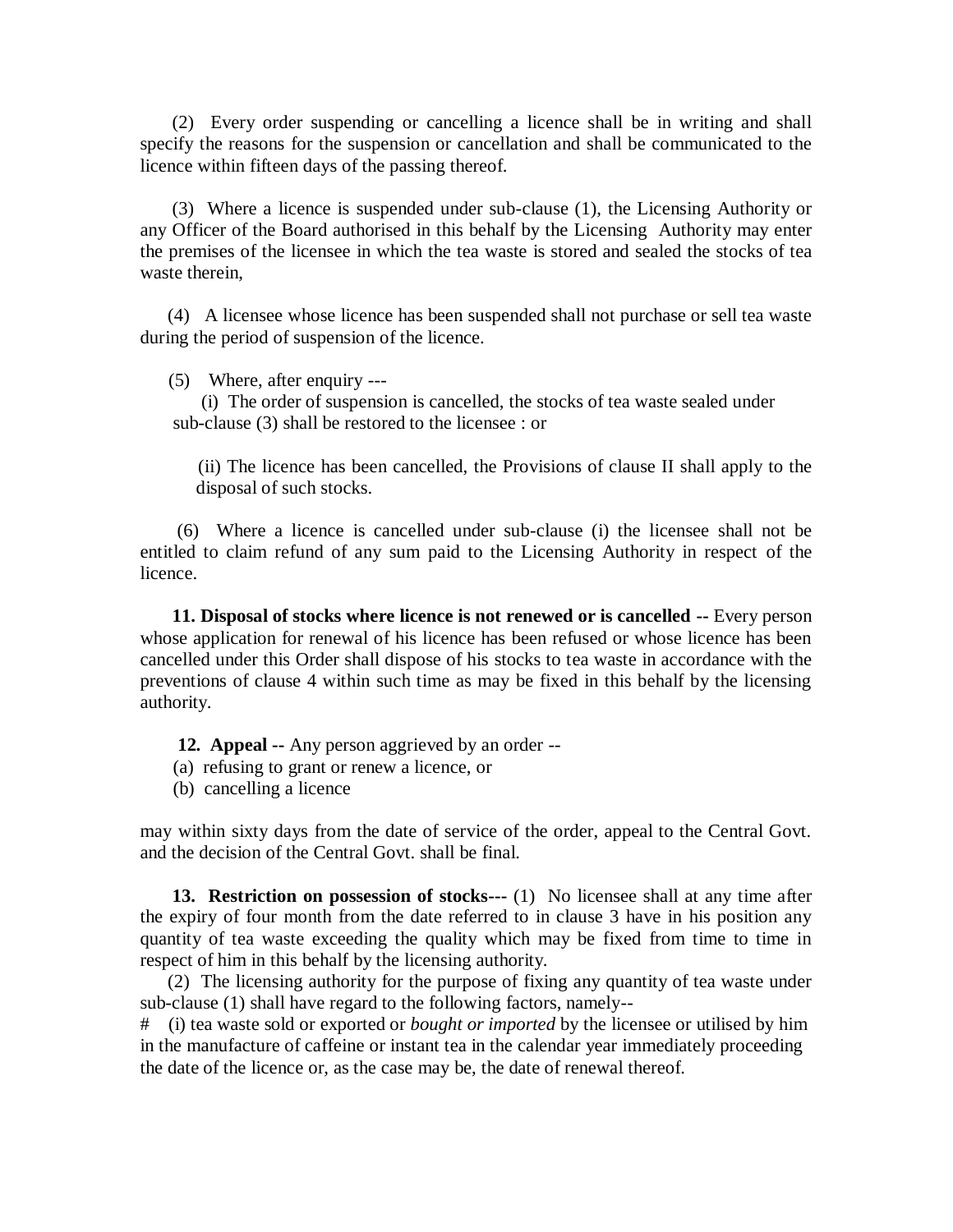(ii) such other factors as the licensing authority may consider relevant in the circumstances of the case.

 **14. Taking of samples --** (1) Any officer of the Board duly authorised by the licensing authority may at all reasonable times take samples of tea waste held in stock by a licensee or by any other person in such manner as may be prescribed by the licensing authority and have them analysed by an analyst approved by the licensing authority for the purpose of ascertaining in the tea waste has been denatured in accordance with the second proviso to clause 3.

 (2) Where any sample is taken under sub-clause (1), its cost calculated at the rate at which such tea waste is usually sold shall be paid or offered to the person from whom it is taken.

 **15. Maintenance of records--** (1) The Licensing Authority may issue directions to any licensee requiring him to maintain such records of his purchases, sales, exports, contracts or other matters connected with his undertaking, or business, in tea waste and in such form as may be specified in the directions.

 (a) Any direction of the nature referred to sub-clause (1) may be issued generally to all licensees or any class thereof.

**16. Power to enter, search and seize--** (1) The licensing authority or any officer of the Board specially authorised in writing by that authority in this behalf or an officer of the Central Excise Department not below the rank of Inspector may enter and search at all reasonable times any land, building, enclosed place, premises, vehicle, vessel, aircraft, conveyance, plant or machinery upon or in which tea waste is processed, sorted, stored, manufactured, carried or sold ; and such authority or officer, having reason to believe that tea waste is being processed, sorted, stored, carried or sold in contravention of this Order may seize such tea waste.

 (2) The provisions of sections 102 and 103 of the Code of Criminal Procedure, 1898, relating to search and seizure shall so far as may be, apply to searches and seizures under this clause.

 (3) Where the Licensing Authority or any officer of the Board seizes any tea waste under sub-clause (1) and decides to keep the same in the safe custody of the owner of such tea waste, such authority or officer shall, after sealing the stock, make and order to that effect in Form D and serve the same on the owner and the owner shall comply with such order.

 **17. Checking of accounts--**(1) The licensing authority or any officer of the Board specially authorised in writing by that authority in this behalf or an officer of the Central Excise Department not below the rank of Inspector may check the accounts or records of tea waste of any licensee, or check his stocks of tea waste physically for all or any of the purposes of the Act, or this Order.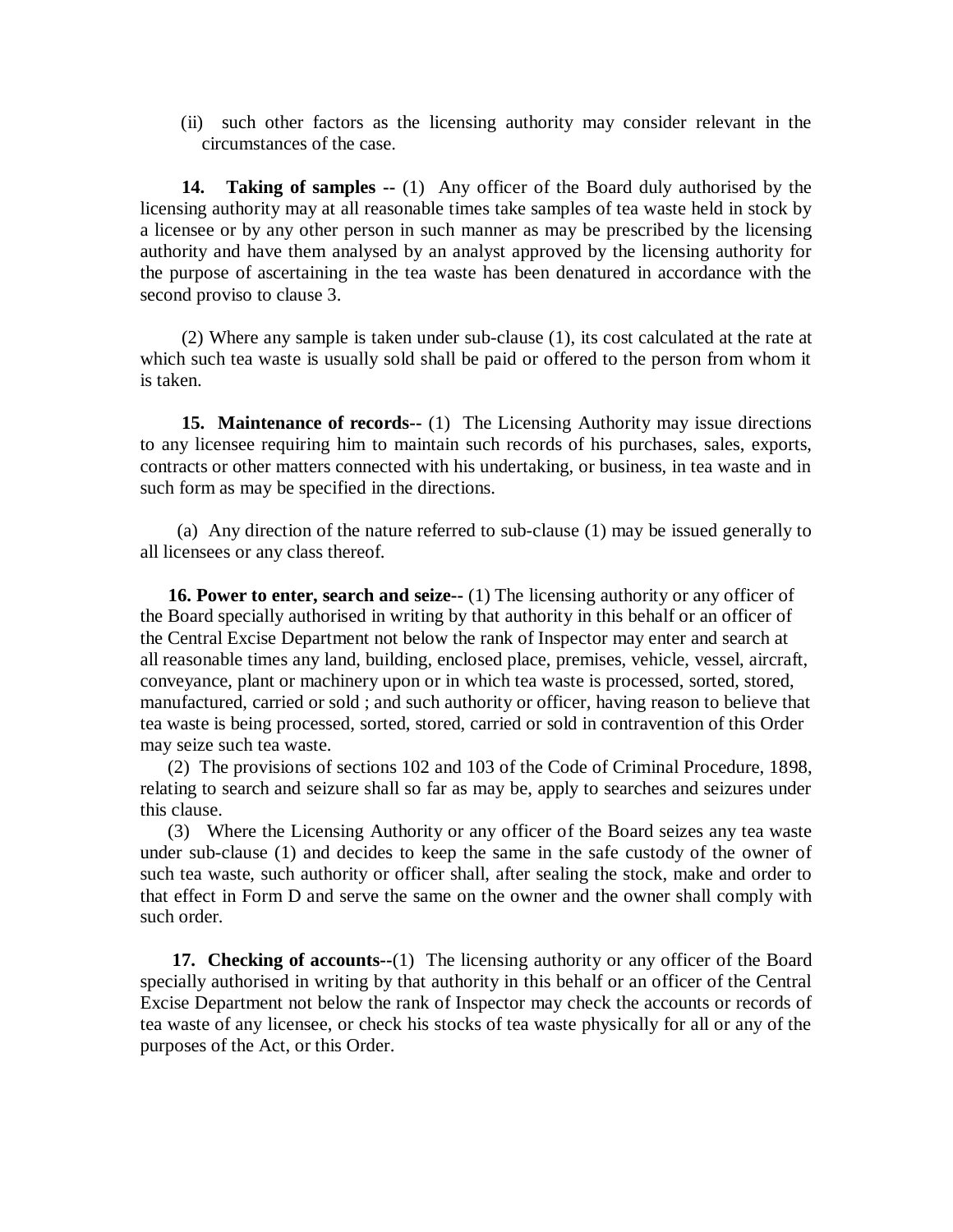(2) Where the stocks of tea waste are to be checked physically the licensee shall provide every facility to the officer or authority concerned, to make the physical check possible.

 **18. Fees for a licence--** The fee payable to the licensing authority for the grant of a licence shall be one hundred rupees and for its renewal fifty rupees.

 **19. Modes of service of an order or direction--** Any order or direction made or issued by the licensing authority may be served in the

following manner, namely--

 (a) in the case of an order of a general nature or affecting a class of persons by notification in the Official Gazette.

- (b) in the case of an order directed to a special individual--
- (1) by delivering or tendering it to that individual ; or
- (2) if is cannot be so delivered or tendered, by affixing it on the outer door or some other conspicuous part of the premises in which that individual lives, and a written report thereof shall be prepared and witnessed by two persons living in the neighbourhood.

# **19A. False declaration of tea waste as tea to be deemed as contravention of this Order-**

(1) If a manufacturer makes a declaration or attempts to make a declaration that the tea waste held in his stock is tea, for the purpose of obtaining clearance from the factory under the Central Excise Rules, 1044, he shall be deemed to have contravened the provisions of the Order.

(2) Where any officer of the Central Excise Department responsible for allowing clearance of tea from the factory of a manufacturer suspects that the tea produced to be cleared is tea waste he shall, before allowing the clearance of tea, draw representative samples there from in the presence of the manufacturer, divide the same into three parts and mark and seal or fasten up each part in such a manner as its nature permits. He shall deliver one of the parts to the manufacturer, send another part to the Tea Board for a finding whether the tea proposed to be cleared is tea or waste and retain the third part for production in case any legal proceedings are taken against the manufacturer.

 **20. Breach of Conditions of Licence to be Deemed as Contravention of this Order-** If any licensee commits any breach of any breach of the terms and conditions of the licence, he shall be deemed to have contravened the provisions of this Order.

 **21. Power to Exempt--** Where the licensing authority is satisfied that having regard to the promotion of research or for the utilisation of tea waste for experimental purpose, it is necessary or expedient in the public interest so to do, it may, for reasons to be recorded in writing, exempt for a period of six months any tea estate, research organization or any other person, whether a licensee or not, from any of the provisions of this order.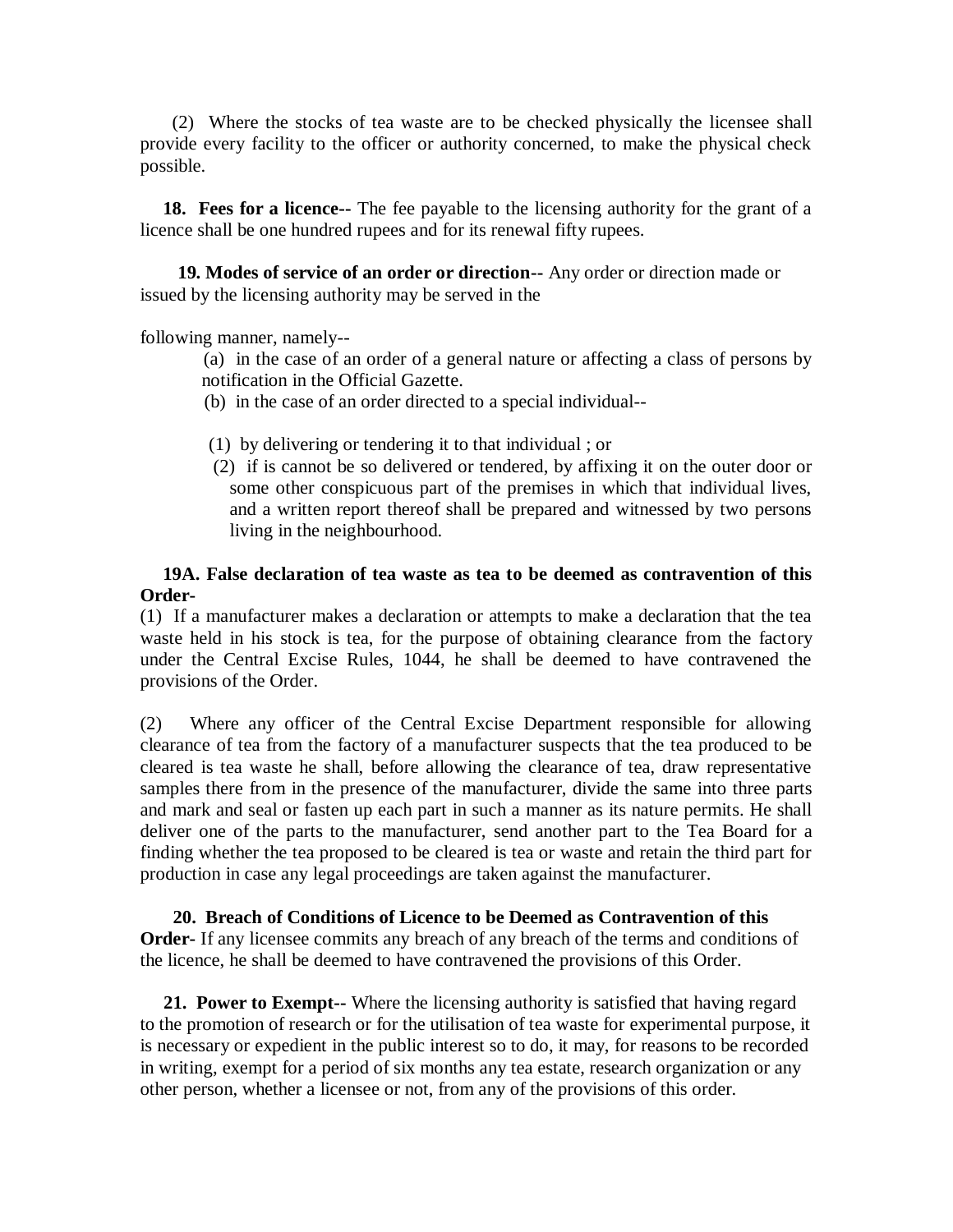Provided that where the licensing authority is satisfied that such exemption should continue to have effect after the expiry of the period of six months aforesaid, it may, from time to time, extend the period of such exemption for such period not exceeding six months at a time.

New Delhi, the 6th July, 1959.

 G.S.R. 799 in pursuance of clause 3 of the Tea Waste (Control) Order 1959, the Central Govt. hereby fixes the 1st day of October, 1959 as the date for the purposes of the said clause.

> (No.32(8) Plant/54) P.V. Ramaswamy, Under Secretary

Vide the Gazette of India : July 11, 1959 / As a dt.20, 1881.[ Part II Sec.3(1)].

**---------------------**

**# Clause 2(g) inserted vide GSR 763 (E) Dated 23RD December 1998 # Clause 3 substituted vide GSR 763 (E) Dated 23RD December 1998 # Clause 6(2)(e) inserted vide GSR 763 (E) Dated 23RD December 1998 # Clause 13(2)(i) substituted vide GSR 763 (E) Dated 23RD December 1998 # In Sl No 4(i) of Form A, inserted vide GSR 763 (E) Dated 23RD December 1998 # In Sl No 4(g) of Form B, inserted vide GSR 763 (E) Dated 23RD December 1998**

**@ Clause 2(d) substituted vide GSR 629 (E) Dated 31st August 2001 @ In second proviso of Clause 3 inserted vide GSR 629 (E) Dated 31st August 2001 @ Clause 8A substituted vide GSR 629 (E) Dated 31st August 2001**

**\$ Clause 2(h) substituted vide GSR 167 (E) Dated 5th March 2002 \$ Clause 3A inserted vide GSR 167 (E) Dated 5th March 2002**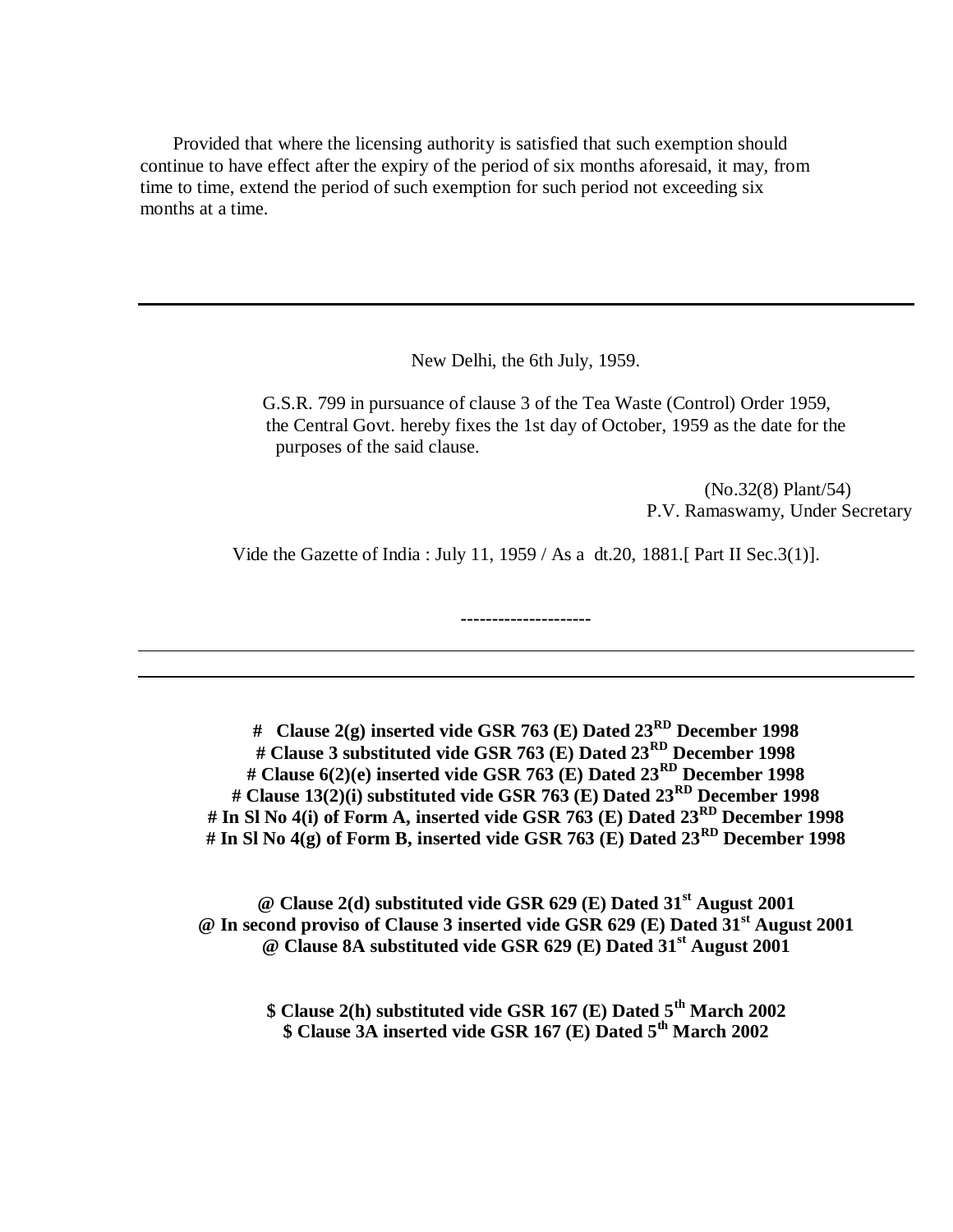### To The Licensing Authority, Tea Board, 14, B.T.M. Sarani, (Brabourne Road), Calcutta - 700 001. **Application for Licence** 1. Name of the Applicant (in block letters) (in case of a partnership concern the names of all partners should be given) 2. Address : 3. Purpose for which licence is required -- Export, sale, purchase or - holding in stock of tea waste 4. Quantities of tea waste purchased, sold, held in stock, exported or utilised for manufacture of caffeine during each of the preceding three calendar years -- Quantity of Tea Waste 19 19 19 19 kg kg kg kg (i) Purchased/accrued/ # *imported*  $\overline{a}$  , and the state of the state of the state of the state of the state of the state of the state of the state of the state of the state of the state of the state of the state of the state of the state of the state o (ii) Sold  $\overline{a}$  , and the state of the state of the state of the state of the state of the state of the state of the state of the state of the state of the state of the state of the state of the state of the state of the state o (iii) Held in stock  $\overline{a}$  , and the state of the state of the state of the state of the state of the state of the state of the state of the state of the state of the state of the state of the state of the state of the state of the state o (iv) Exported  $\overline{a}$  , and the state of the state of the state of the state of the state of the state of the state of the state of the state of the state of the state of the state of the state of the state of the state of the state o (v) Utilised for manufacture of caffeine  $\overline{a}$  , and the state of the state of the state of the state of the state of the state of the state of the state of the state of the state of the state of the state of the state of the state of the state of the state o 5. Quantity of Tea Waste held in stock on the date of application.  $\overline{a}$  , and the state of the state of the state of the state of the state of the state of the state of the state of the state of the state of the state of the state of the state of the state of the state of the state o \_\_\_\_\_\_\_\_\_\_\_\_\_\_\_\_\_\_\_\_\_\_\_\_\_\_\_\_\_\_\_\_\_\_\_\_\_\_\_\_\_\_\_ Kg\_\_\_\_\_\_\_\_\_\_\_\_\_\_\_\_\_\_\_\_\_\_\_\_\_\_\_\_\_\_\_\_\_\_\_\_\_\_\_\_\_\_\_\_\_\_\_\_\_\_ 6. Details of the place at which tea waste is proposed to be stored.  $\overline{a}$  , and the state of the state of the state of the state of the state of the state of the state of the state of the state of the state of the state of the state of the state of the state of the state of the state o ADDRESS Whether the godown or place of |Whether storage space will be storage will be kept under lock | utilised for storing tea waste only 7. Whether the application is engaged in buying and selling tea, whether loose or in packets. If the answer is in the affirmative the address of the place or storage of tea and of the factory where storing, gardening, cleaning or blending is done should be stated.

I/We hereby declare that if a licence is/are granted to me/us by the Licensing Authority for the above mentioned purpose in terms of clause 6(2) of the Tea Waste Control Order 1959, I/We shall abide by the terms and conditions of the licence.

Date................

Signature of the applicant

Explanatory Note :- This application should be signed by the proprietor of the business, or in the case of a firm, by one of the authorised partners ; or in the case of a business of a Hindu undivided family by the Karta of the family ; or in the case of a company, by the Director, Managing Agent or principal officer managing the business.

#### **FORM A** Form of application for licence, (See clause 5)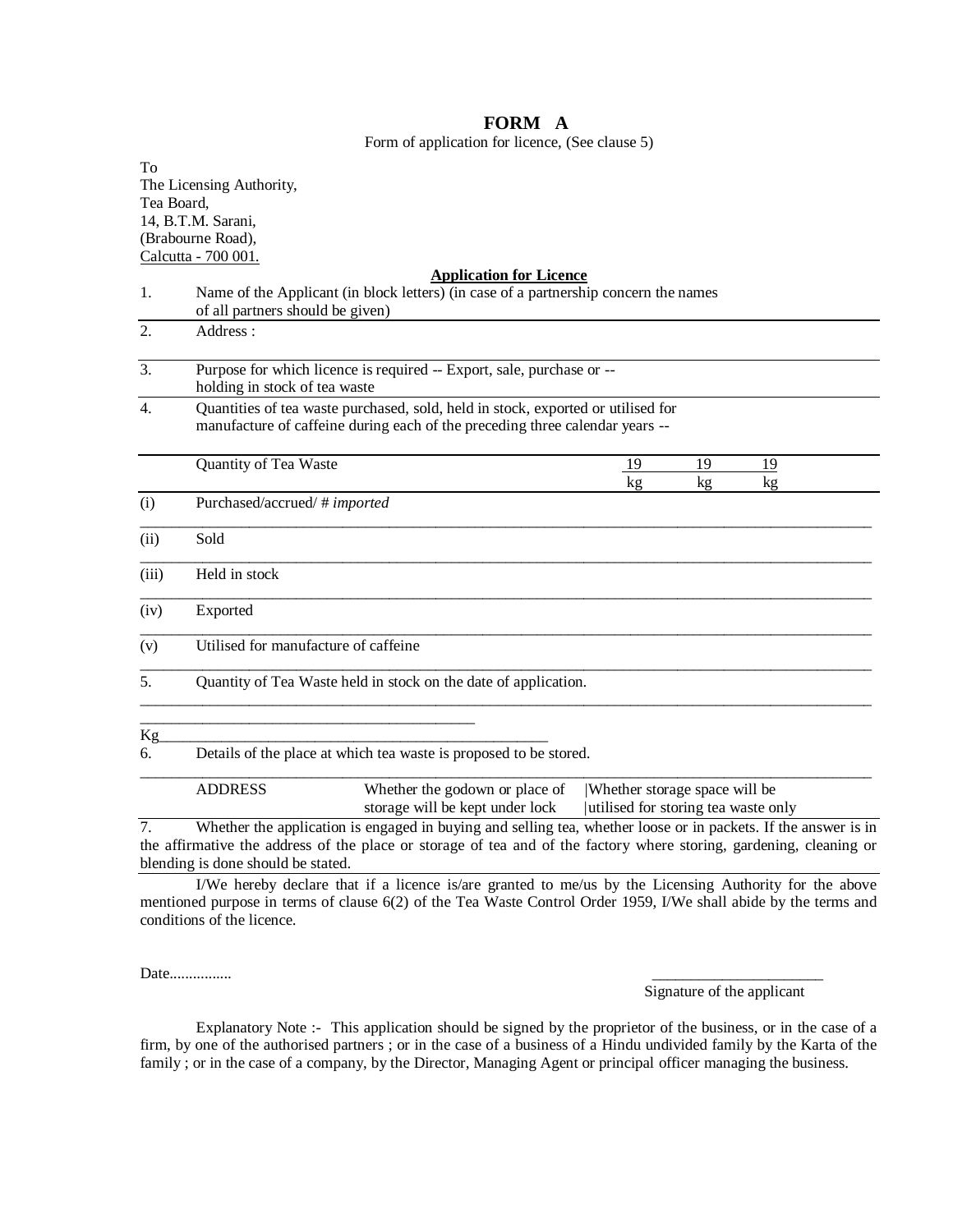**FORM --- B** Form of Licence (See Clause 6)

### **TEA BAORD**

14, B.T.M. Sarani, (Brabourne Road) Calcutta - 700 001.

Dated :-

Licence No...............................

Shri/Sarvashri................................................................. of.......................................is/are hereby authorised to buy, sell, hold in stock, export tea waste under the Tea Waste (Control) Order, 1959 subject to the terms and conditions of the licence specified, below.

This licence shall remain in force from.................... to the 31st December, 19........ unless previously cancelled and is not transferable.

The place of storage is at............. and the maximum quantity of tea waste which the licensee may have in his possession at any time is fixed at ...................kg. only.

Date : Chairman, Tea Board Licensing Authority.

### **Terms and conditions of licence**

 **1.** The licensee shall produce his licence for inspection on demand by Licensing Authority or by any officer of the Tea Board duly authorised by that authority.

 **2.** Within twenty-four hours from the time of booking or despatch whichever is earlier of each consignment of tea waste by rail, road or steamer and within twenty-four hours from the time of handling over of each consignment where delivery is made by the seller of tea waste ex-godown, every licensee (consignor/deliverer of the consignment ) shall send intimation in writing containing the particulars set out below to the local officer of the Central Excise

Department, with a copy to the Tea Board, Calcutta and a copy to the collector of excise having jurisdiction at the receiving end. A copy of the note containing the said particulars shall also accompany the consignment.

The particulars are :--

- (a) quantity of tea waste(including weight denaturant mixed ) consigned or delivered ex-godown ;
- (b) date of booking or despatch of delivery ex-godown ;
- (c) railway, road or steamer receipt number ;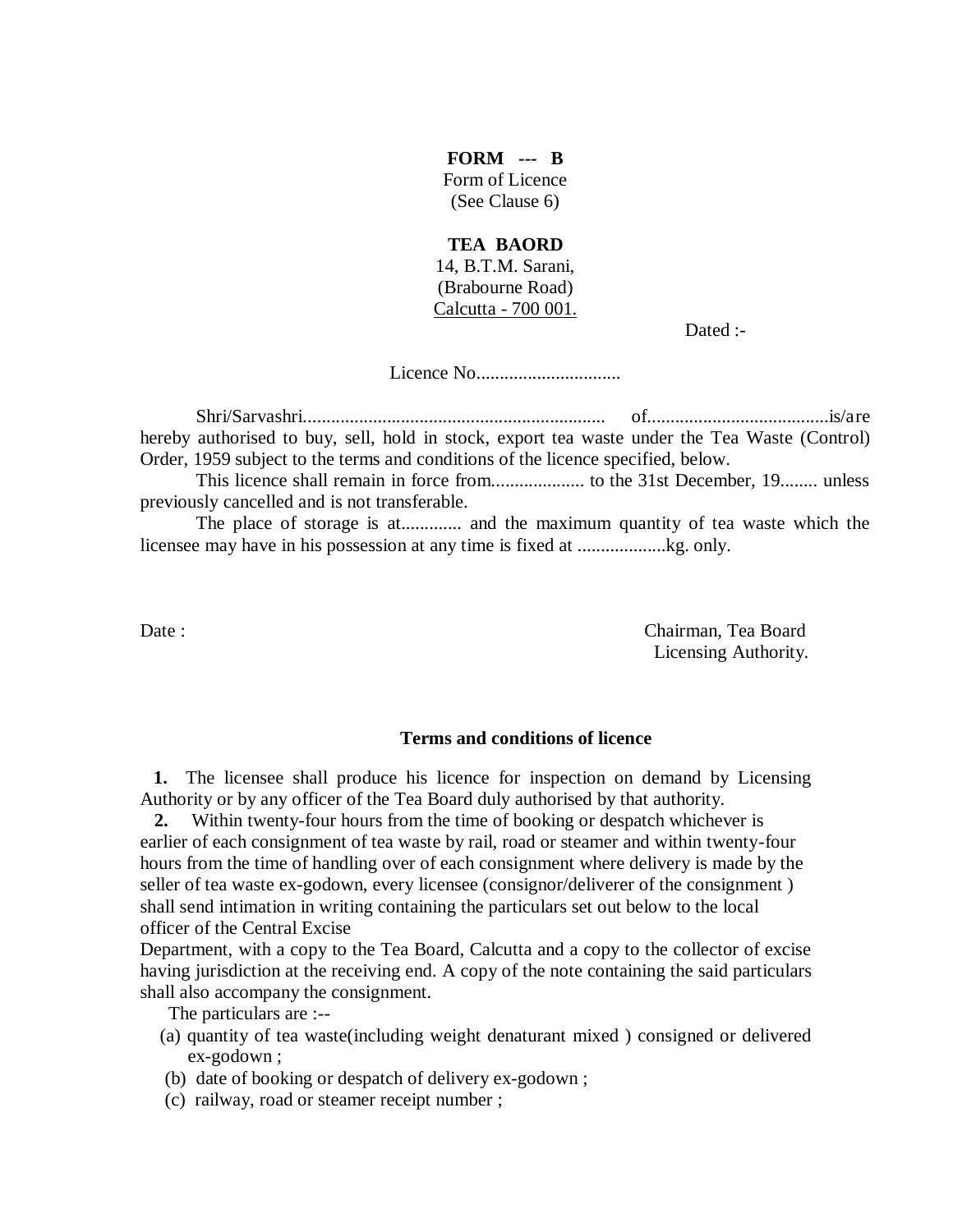- (d) name, address and licence No. of the consignor (Seller) ;
- (e) name and address of the person to whom delivered and licence No., if any when delivery is made ex-godown ;
- (f) Name, address and licence No. of the consignee (purchaser),

 **3.** The consignor shall mark every package of tea waste with the label "Tea Waste" in bold letters and give the following particulars on each package ---

- (a) name, address and licence No. of consignor ; and
- (b) name, address and licence No. of consignee,

 **4.** Within twenty four hours from the time of arrival of each consignment of tea waste at the licensed ; every licensee shall send an intimation in writing containing the particulars stated below to the Tea Board.

- (a) quantity of the denatured tea waste taken delivery of ;
- (b) date place and time of taking delivery ;
- (c) particulars of transport used for removal of tea waste from the point of delivery to the godown of the licensee viz, Lorry No..…… Handcart No.......... etc. or the name of the transport agency employed for the purpose ;
- (d) name address and licence No. of the consignee (Seller) ;
- (e) name address and licence No. of the consignee (Purchaser) ;
- (f) Location of the godown where the tea waste is stored after receipt or delivery.

*# (g) submit an attested / notarised copy of the Registration Certificate in cases of Registered Sellers of Tea Waste.*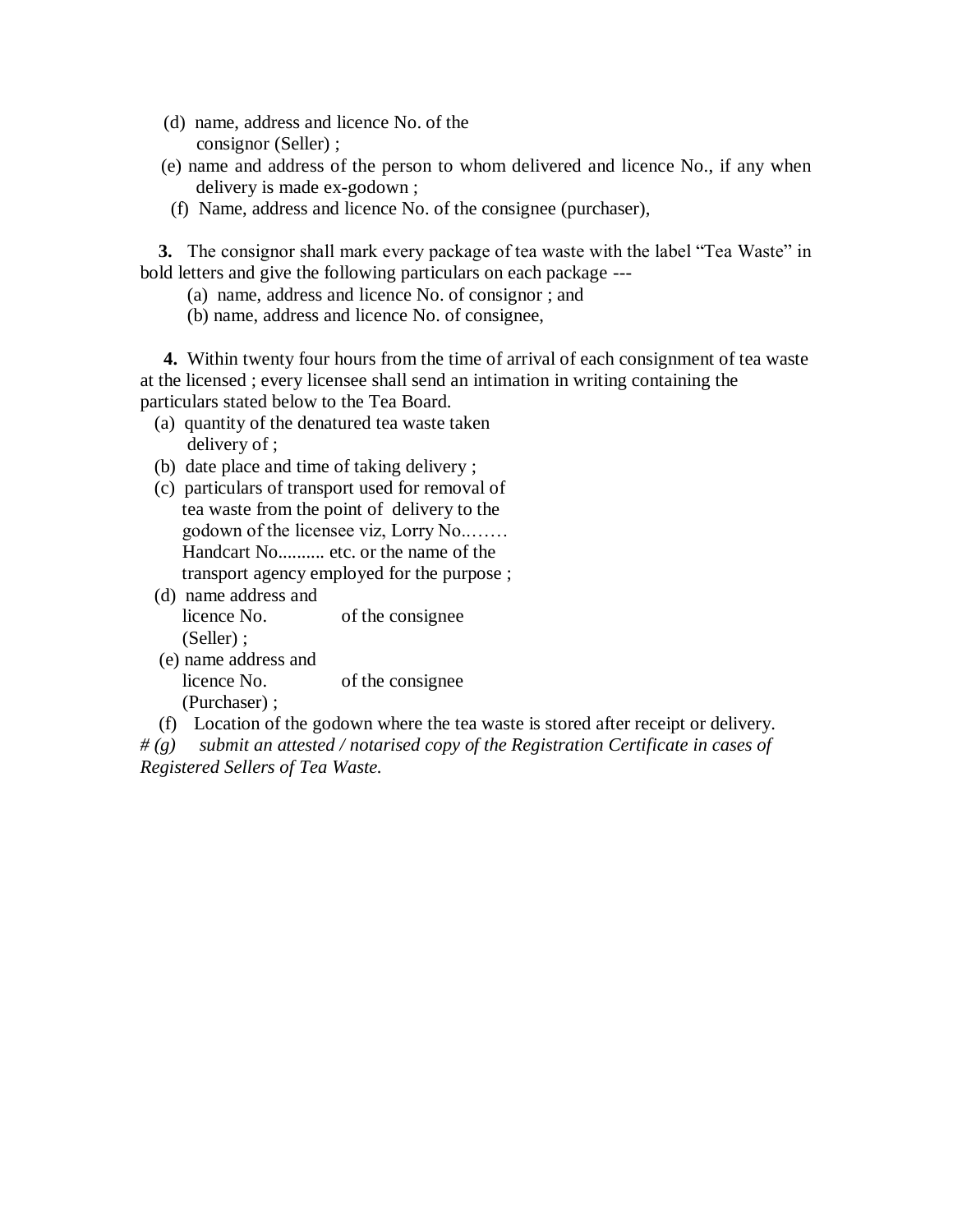# **F O R M "C" (See Clause 8)**

Form of application for renewal of licence under clause-8 of the Tea Waste (Control) Order, 1959. *(To be sent to the Licensing Authority in duplicate)*

To : The Licensing Authority, Tea Board, 14, B.T.M. Sarani, (Brabourne Road), Calcutta - 700 001.

Sir,

I/We hereby apply for renewal of Licence No.

dated.................…. Full name and address of the applicant (in block letters)..........................................………………………………………………

(in case of partnership concern, the name of all partners should be given ).

Date..........................

Place......................... Signature of the applicant.

Explanatory Note:- This application should be signed by the proprietor of the business ; or in the case of a firm, by one of the authorised partners ; or in case of a business of a Hindu Undivided family, by the Karta of the family ; or in the case of a company by a Director, Managing Agent or principal officer thereof ; or in the case of any other association of individuals, by the principal officer Managing the business.

Certified that the Licence No................... granted on the ....................... to ...................... under the Tea Waste (Control) Order, 1959 is hereby renewed untill the 31st December, 19........ unless previously cancelled before that date under the provisions of the Tea Waste (Control) Order, 1959.

Date................... Renewal No............................. Chairman

Tea Board Licensing Authority.